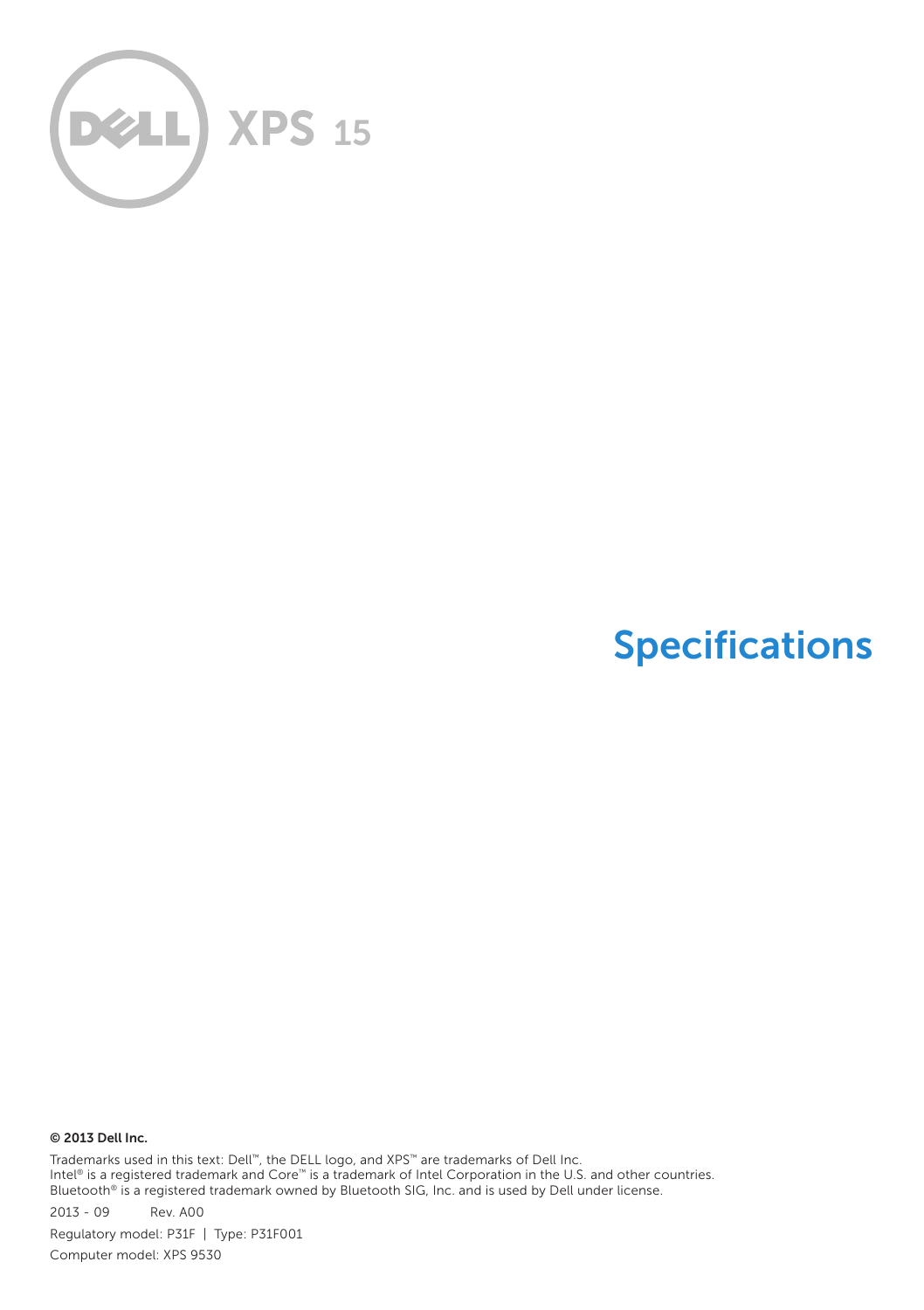# Dimensions and Weight

| Height           | 0.3 in (7.5 mm) to 0.7 in (18 mm)                                                                                                                        |
|------------------|----------------------------------------------------------------------------------------------------------------------------------------------------------|
| Width            | 14.6 in (372 mm)                                                                                                                                         |
| Depth            | 10 in (253 mm)                                                                                                                                           |
| Weight (minimum) | 4.5 lb $(2 \text{ kg})$<br><b>NOTE:</b> The weight of your laptop varies<br>depending on the configuration ordered and<br>the manufacturing variability. |
|                  |                                                                                                                                                          |

## System Information

| Computer model | XPS 9530                          |
|----------------|-----------------------------------|
| Processor      | • Intel Core i5 (4th generation)  |
|                | • Intel Core i7 (4th generation)  |
| Chipset        | Mobile Intel HM87 Express Chipset |

#### **Memory**

| Connectors               | Two DDR3L SODIMM connectors |
|--------------------------|-----------------------------|
| Capacities               | Up to 16 GB                 |
| Type                     | Dual-channel DDR3L          |
| Speed                    | Up to $1600$ MHz            |
| Configurations supported | 8 GB and 16 GB              |

#### Ports and Connectors

| External:        |                                                                                                        |
|------------------|--------------------------------------------------------------------------------------------------------|
| <b>USB</b>       | • One USB 2.0 port with PowerShare<br>• Three USB 3.0 ports with PowerShare                            |
|                  |                                                                                                        |
| HDMI port        | One HDMI port                                                                                          |
| Mini DisplayPort | One Mini DisplayPort                                                                                   |
| Audio            | One headset (microphone and headphone<br>combo) port                                                   |
| Internal:        |                                                                                                        |
| <b>NGFF</b>      | One Next Generation Form Factor (NGFF) slot<br>for WLAN, Bluetooth, and Wireless Display<br>combo card |
| Mini Card        | One Mini Card slot for mSATA (optional)                                                                |
|                  |                                                                                                        |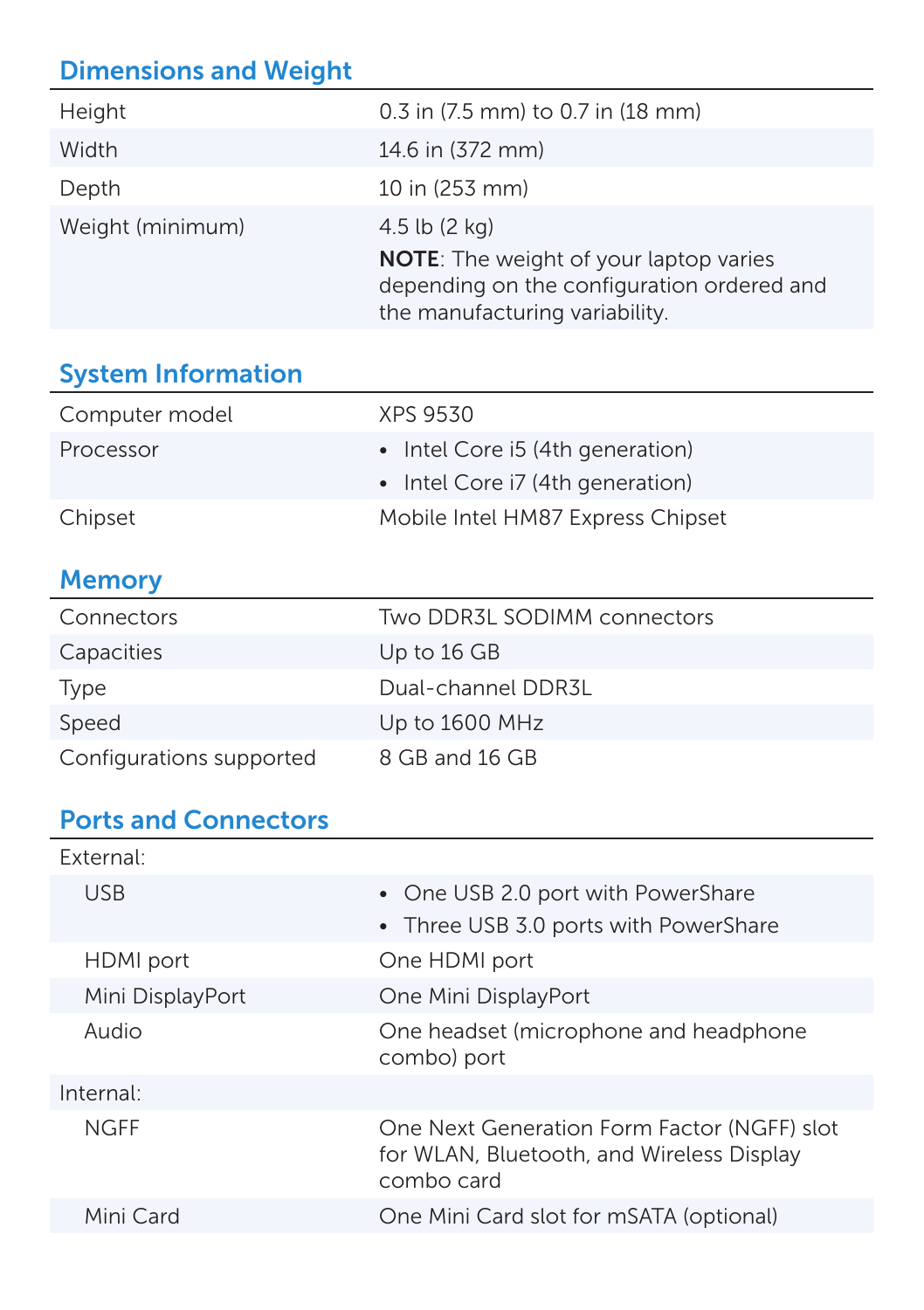## **Communications**

- Wireless Wi-Fi 802.11 ac/n
	- Bluetooth 4.0
	- • Wireless Display
	- Near Field Communication (NFC)

#### Video

| Controller:              |                             |
|--------------------------|-----------------------------|
| Integrated               | Intel HD Graphics 4400/4600 |
| Discrete (optional)      | GeForce GT 750M             |
| Memory:                  |                             |
| Integrated               | System shared memory        |
| Discrete (optional)      | 2 GB GDDR5                  |
| External display support | • HDMI port                 |
|                          | • Mini DisplayPort          |
|                          | • Wireless Display (WiDi)   |
|                          |                             |

### Audio

| Controller          | Realtek ALC3661                                                                                             |
|---------------------|-------------------------------------------------------------------------------------------------------------|
| DSP controller      | Realtek ALC5505                                                                                             |
| Speaker             | Two                                                                                                         |
| Speaker output:     |                                                                                                             |
| Average             | 2 watt                                                                                                      |
| Peak                | 2.5 watt                                                                                                    |
| Internal microphone | Digital array-microphones                                                                                   |
| Volume controls     | Program menus and keyboard shortcut keys                                                                    |
|                     | NOTE: To learn about your computer keyboard<br>shortcut keys, see Quick Start Guide at<br>dell.com/support. |

#### Storage

| Interface                     | SATA 6 Gbps                                                      |
|-------------------------------|------------------------------------------------------------------|
| Hard drives (optional)        | One 2.5-inch drive<br>(supports Intel Smart Response Technology) |
| Solid state drives (optional) | One Solid State Drive (SSD) with Intel Smart<br>Cache support    |
| mSATA (optional)              | one mSATA                                                        |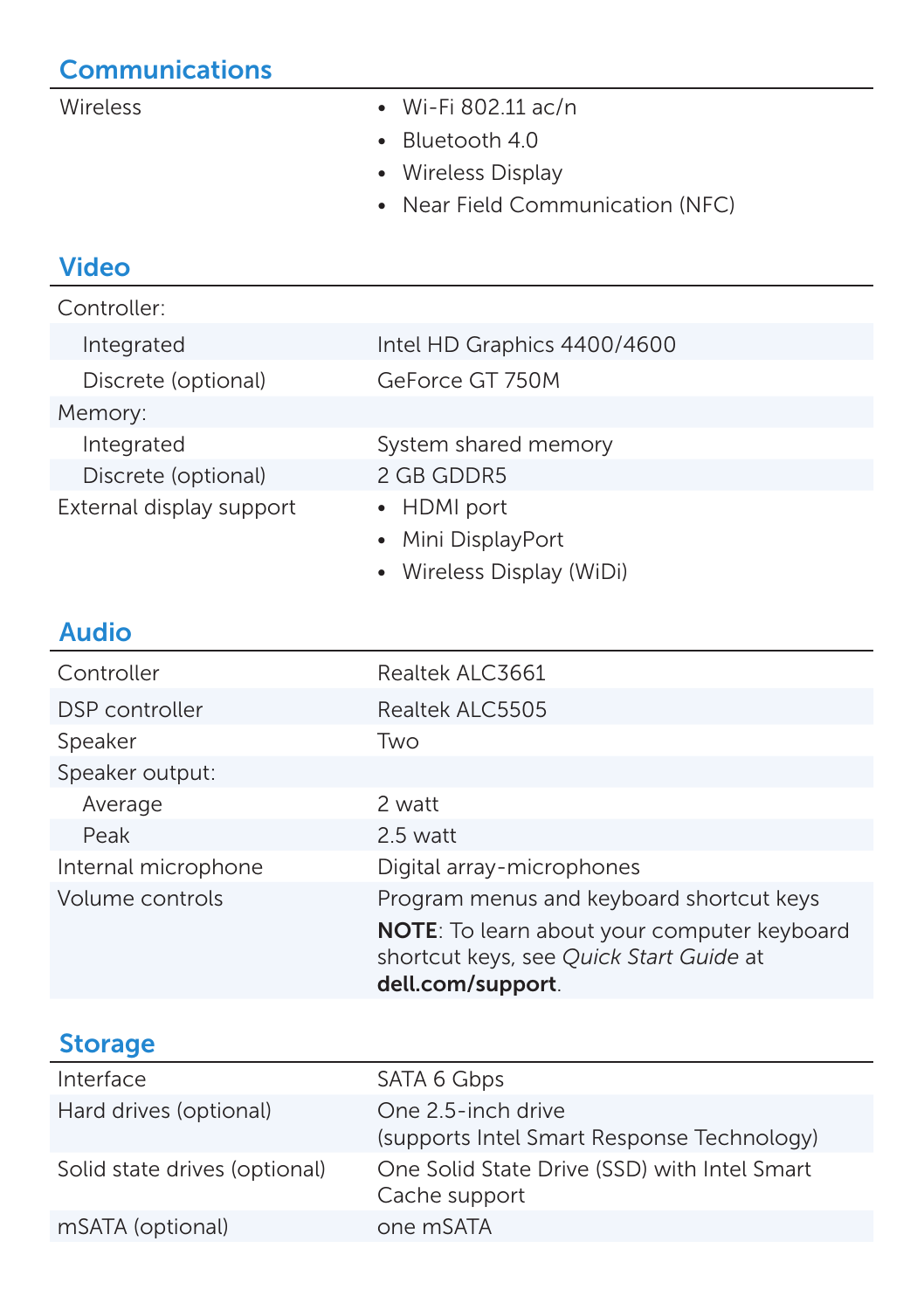# Media-Card Reader

| Type            | One 3-in-1 slot                                                                                                                                                                                                                                                                                                      |                                                |
|-----------------|----------------------------------------------------------------------------------------------------------------------------------------------------------------------------------------------------------------------------------------------------------------------------------------------------------------------|------------------------------------------------|
| Cards supported | SD card                                                                                                                                                                                                                                                                                                              |                                                |
|                 | SD High-Capacity (SDHC) card<br>$\bullet$                                                                                                                                                                                                                                                                            |                                                |
|                 | SD Input Output (SDIO) card<br>$\bullet$                                                                                                                                                                                                                                                                             |                                                |
|                 | SD Extended Capacity (SDXC) card with                                                                                                                                                                                                                                                                                |                                                |
|                 | Ultra High Speed (UHS)                                                                                                                                                                                                                                                                                               |                                                |
| <b>Display</b>  |                                                                                                                                                                                                                                                                                                                      |                                                |
| <b>Type</b>     | 15.6-inch FHD WLED with TrueLife<br>$\bullet$                                                                                                                                                                                                                                                                        |                                                |
|                 | 15.6-inch WQHD+ WLED with TrueLife                                                                                                                                                                                                                                                                                   |                                                |
|                 | <b>FHD</b>                                                                                                                                                                                                                                                                                                           | WQHD+                                          |
| Resolution      | 1920 x 1080                                                                                                                                                                                                                                                                                                          | 3200 x 1800                                    |
| Dimensions:     |                                                                                                                                                                                                                                                                                                                      |                                                |
| Height          | 8.51 in (216.1 mm)                                                                                                                                                                                                                                                                                                   | 8.54 in (216.91 mm)                            |
| Width           | 13.91 in (353.26 mm)                                                                                                                                                                                                                                                                                                 | 13.97 in (354.78 mm)                           |
| Diagonal        | 15.6 in (396.24 mm)                                                                                                                                                                                                                                                                                                  | 15.6 in (396.24 mm)                            |
| Refresh rate    | 60 Hz                                                                                                                                                                                                                                                                                                                | 60 Hz                                          |
| Operating angle | 0 degree (closed) to<br>135 degrees                                                                                                                                                                                                                                                                                  | 0 degree (closed) to<br>135 degrees            |
| Pixel pitch     | 0.17925 mm                                                                                                                                                                                                                                                                                                           | 0.108 mm                                       |
| Controls        | Brightness can be controlled using keyboard<br>shortcut keys.                                                                                                                                                                                                                                                        |                                                |
|                 | NOTE: To learn about your computer keyboard<br>shortcut keys, see Quick Start Guide at<br>dell.com/support.                                                                                                                                                                                                          |                                                |
| <b>Keyboard</b> |                                                                                                                                                                                                                                                                                                                      |                                                |
| Type            | Backlit keyboard                                                                                                                                                                                                                                                                                                     |                                                |
| Shortcut keys   | Some keys on your keyboard have two symbols<br>on them. Two symbols indicate that the key<br>can be used to type alternate characters or<br>to perform secondary functions. To type the<br>alternate character, press Shift and the desired<br>key. To perform secondary functions, press Fn<br>and the desired key. |                                                |
|                 | <b>NOTE:</b> You can define the primary behavior of<br>Behavior in System Setup.                                                                                                                                                                                                                                     | the shortcut keys by changing the Function Key |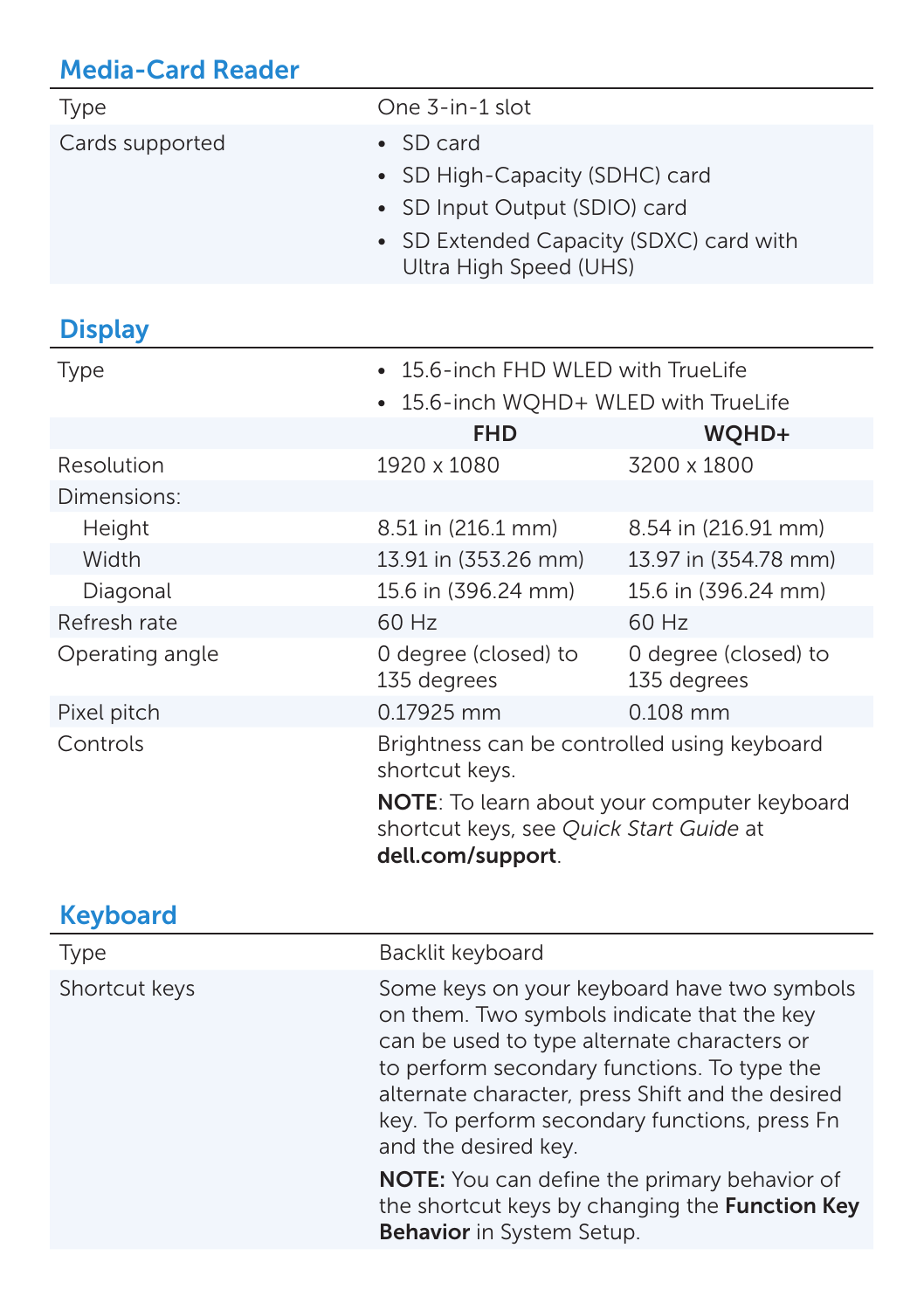### Camera

| Resolution:            |                           |
|------------------------|---------------------------|
| Still image            | 0.92 megapixels           |
| Video (maximum)        | 1280 x 720 (HD) at 30 fps |
| Diagonal viewing angle | 74 degrees                |

# **Touchpad**

| Resolution: |                      |
|-------------|----------------------|
| Horizontal  | 1273 dpi             |
| Vertical    | 1217 dpi             |
| Dimensions: |                      |
| Width       | $4.13$ in $(105$ mm) |
| Height      | 3.15 in (80 mm)      |
|             |                      |

### **Battery**

| Type                         | $6$ -cell $(61 Wh)$                    | 6-cell (91 Wh)                                                                                |
|------------------------------|----------------------------------------|-----------------------------------------------------------------------------------------------|
| Dimensions:                  |                                        |                                                                                               |
| Width                        | 10.63 in (270 mm)                      | 13.48 in (342.4 mm)                                                                           |
| Depth                        | 3.65 in (92.65 mm)                     | 3.65 in (92.65 mm)                                                                            |
| Height                       | $0.35$ in $(9 \text{ mm})$             | 0.35 in (9 mm)                                                                                |
| Weight                       | $0.71$ lb $(0.32$ kg)                  | 0.97 lb (0.44 kg)                                                                             |
| Voltage                      | 11.1 VDC                               | 11.1 VDC                                                                                      |
| Charging time (approximate)  | 3 hours when the<br>computer is off.   | 4 hours when the<br>computer is off.                                                          |
| Operating time (approximate) | intensive conditions.                  | Varies depending on operating conditions and<br>can significantly reduce under certain power- |
| Life span (approximate)      | 300 discharge/charge cycles            |                                                                                               |
| Temperature range:           |                                        |                                                                                               |
| Operating (approximate)      | 0 °C to 35 °C (32 °F to 95 °F)         |                                                                                               |
| Storage                      | $-20$ °C to 65 °C ( $-4$ °F to 149 °F) |                                                                                               |
| Coin-cell battery            | CR-2032                                |                                                                                               |